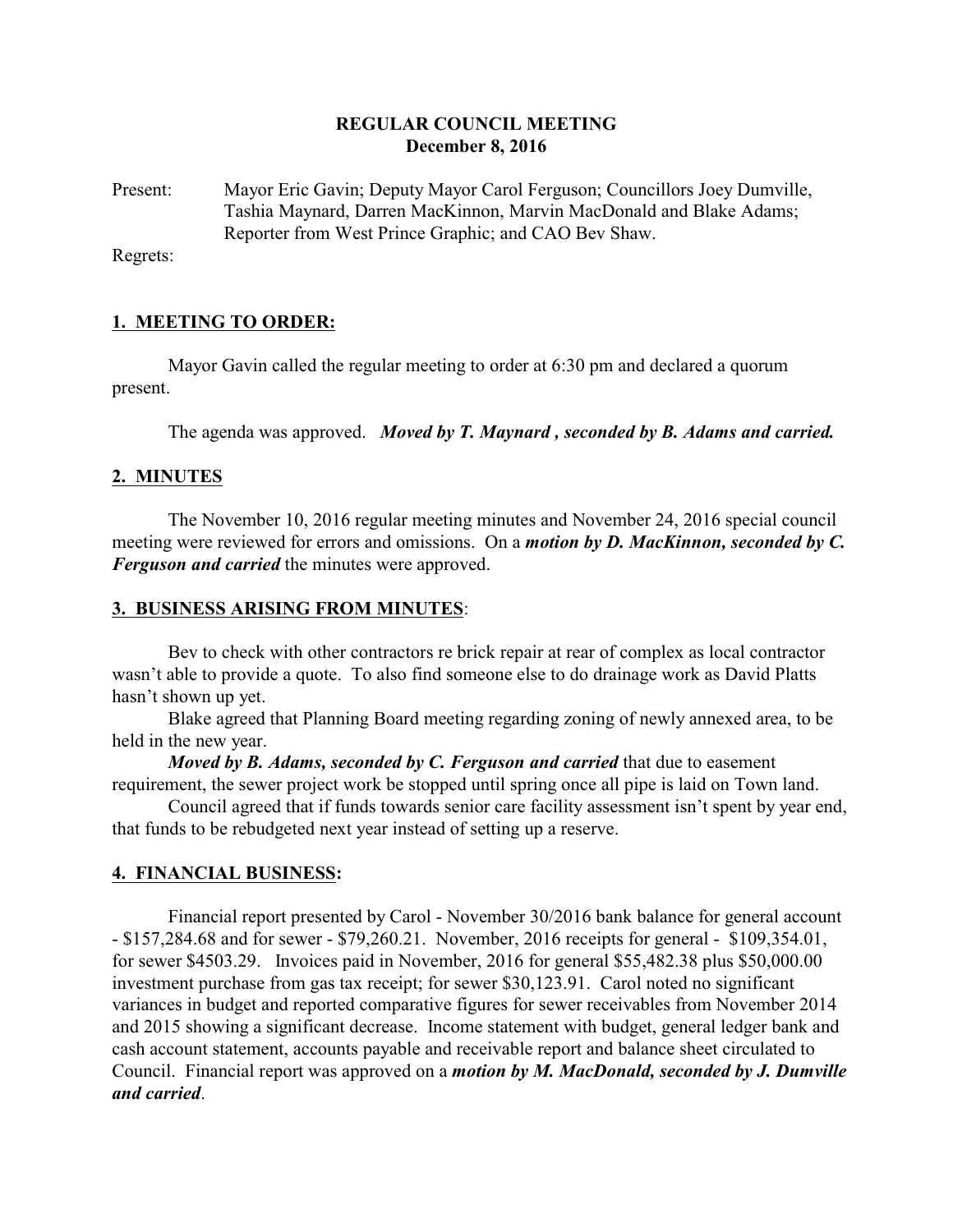## **5. NEW BUSINESS**

*A. Mayor's report* - Eric reported attending the CHANCES opening and also met with RCMP Commanding Officer for PEI, Joanne Crampton. Eric attended the Fire Department Christmas party and did an interview with CBC Radio.

*B. Administrator's report -* Bev reported mostly working on the sewer project/easement issue this past month. Reminded council of the Live Nativity and the dinner theatre this weekend and advised that Town liability insurance had to be increased to \$5 M at a cost of \$800. Building permit issued to Jeffrey Coughlin for private storage building valued at \$6000. Overtime for Bev currently at 12.5 hours with 2 weeks less a day vacation time; Dale has 9 hours overtime and has 1 week vacation left.

#### *C. Reports from Departments*

*Fire Department -* Marvin advised there was no report available.

*RCMP* - Marvin reviewed the RCMP monthly report saying 244 hours spent on O'Leary business and members responded to 11 calls. No information available on fines revenue. Council to forward a letter to Commanding Officer regarding fines and O'Leary boundaries.

*Recreation -* Joey reviewed Jeff's recreation report saying plans for 55+ Summer Games are going well, Hockey Classic was a huge success, Christmas events went well with tree lighting being postponed to this Friday evening, Levee plans underway and looking for nominations for awards. Jeff provided recommendations on rate increases for field usage and on a **motion by** *J. Dumville, seconded by B. Adams and carried* the new rates were adopted.

*Streets & Sidewalks* - Tashia reported that Mother Goose sign should be removed at rear of building and cedar should be trimmed around Town's front sign. Christmas decorations for street lamps discussed - agreed that we have power installed to the posts in time for next year. To change name of this building to Town Complex instead of community.

*Development* - Blake advised that pricing on strip mall is ongoing. Also met with the Legion committee regarding the land trade and a letter has been sent to them. No reply yet.

*Properties -* Darren had nothing new to report.

**Sanitation -** Eric reported that sewer project going well except for the easement.

## *D. Fire Department Bylaw # 12 Amendment # 1 -*

-Whereas clarification required for Fire Department members in training; And Whereas the Fire Department Bylaw  $\#$  12 Amendment  $\#$  1, a bylaw to amend the Fire Department Bylaw  $\#$  12, was read and formally approved a first time at the council meeting of O'Leary held on November 10, 2016; Be it resolved that the Fire Department bylaw Amendment  $# 1$ , a bylaw to amend the Community of O'Leary Fire Department Bylaw # 12 be hereby read a second time. *Moved by Tashia Maynard, seconded by Carol Ferguson and carried.*

- Whereas clarification required for Fire Department members; And Whereas the Fire Department Bylaw  $\#$  12 Amendment  $\#$  1, a bylaw to amend Fire Department Bylaw  $\#$  12, was read and formally approved a first time at the council meeting held on November 10, 2016; And Whereas the Fire Department Bylaw  $\# 12$  Amendment  $\# 1$ , a bylaw to amend Fire Department Bylaw  $\# 12$ , was read a second time at this Council meeting; BE IT RESOLVED that the Fire Department Bylaw # 12 Amendment # 1, a bylaw to amend the Fire Department Bylaw # 12, be hereby approved. *Moved by Joey Dumville, seconded by Marvin MacDonald and carried.*

- Whereas clarification required for Fire Department members in training; And Whereas the Fire